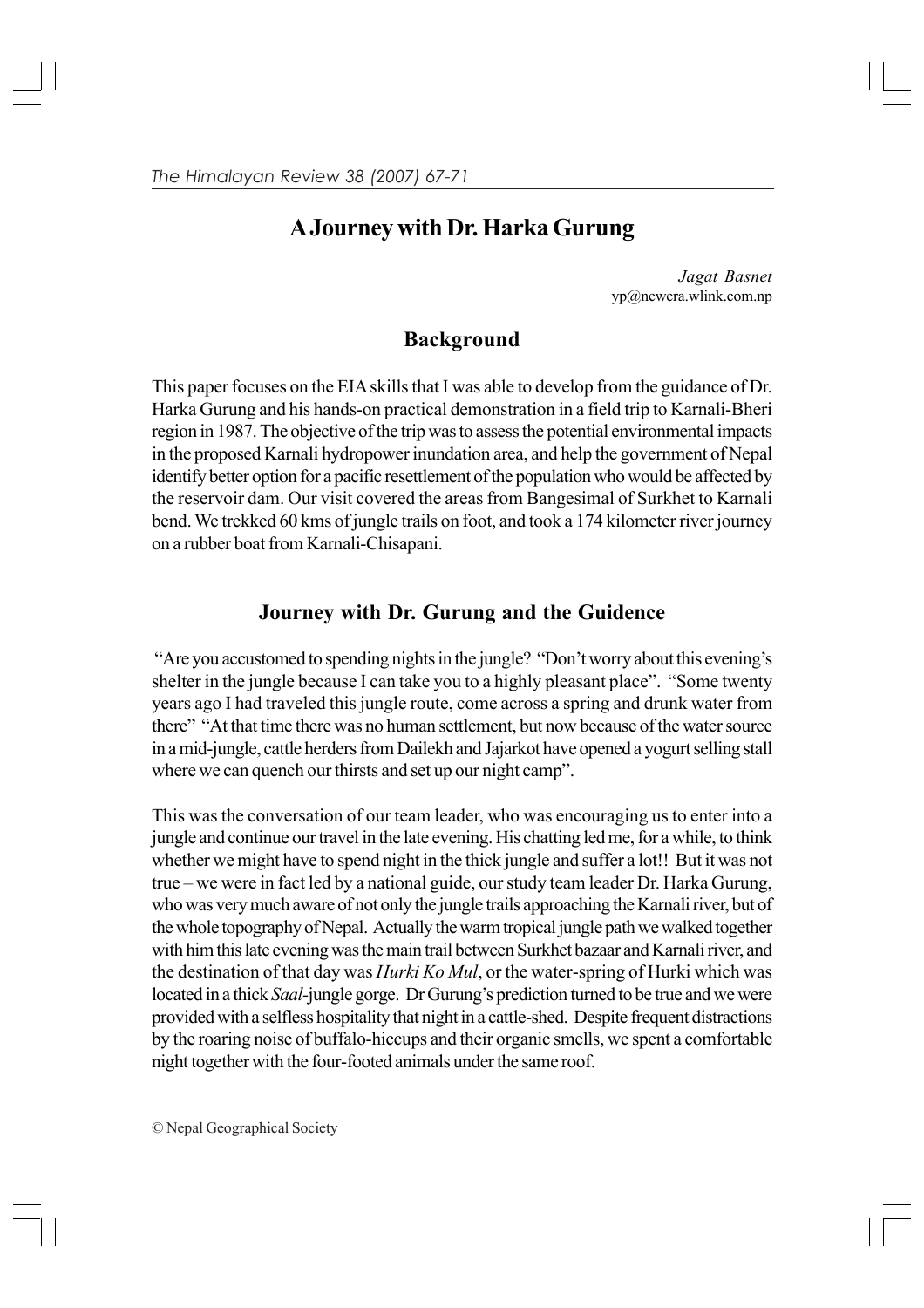The next day, we set out early for the village of Baddichaur, which was totally encircled by an extensive old jungle and inhabited exclusively by a Magar ethnic group. Through western eyes, these groups may seem like a remaining tribe of hunting and gathering oldtone-age tribal groups, but for our team leader, as he explained, they seemed like a bunch of bees keeping busy in their jungle valley. According to him, "Magars due to their indigenous culture, have their own language and egalitarian social organization. "They can be differentiated from a study of horizontal social order of the Janajati subgroups".

Time did not permit us to linger with these interesting people and enjoy their selfless hospitality. We followed the team leader, climbed steeply up to the village of Jogidando and walked downhill to our destination, the sharp bend in the rive called the "Karnali Bend", which is located at the border of the three districts of Surkhet, Dailekh and Achham. The river at this point calms down and due to its relatively easy accessibility we started our water journey from there making study of the plants, animals and people of the river. The water journey from the bend to Chisapani East-West highway (154 km) normally takes five days in a rubber boat.

The Karnali river, with the Bheri, Seti and Budhiganga, is one of the four major tributaries of the great Karnali basin. It is the longest river of Nepal, flowing from the northern to the southern borders in western Nepal. We had come as a study team to examine the potential impact of the proposed Karnali Hydropower reservoir. The inundation area above the proposed Karnali-dam at Bungadkhola-confluence would include a large area of pristine riverine wildernesses, natural beauties, community infrastructures and habitations of about 40,000 people, who would have to be relocated.

After a quick review of the 1965 base-map, Dr Gurung warned us— "The rafting team must be fully equipped and prepared for possible disaster in the rough white water sections". "This river is not a place for those who want to holiday with their children". "For the next 74 kilometers, to the Thuligad-confluence the steeply sloping river is filled with the sudden aggression of rapids, eddies, holes, gigantic waves, in-rushing tributaries and ever incoming frictions created by rocks, boulders and flood deposits". "There is immense variety in this river aquatic system; it cuts through gorges, flows beneath cliffs, squeezes through bottlenecks, turns sharp bends, knocks against embankments and gathers volumes in confluences".

In the meantime Dr Gurung stressed on a safety technique— "If the boat overturns, try your best to avoid the eddies and holes, as due to their foamy nature you will not be floated there even if you are in life jacket, rather you will get drawn into it and you will drink a lot". Everybody was shivering not because they were wet in the snow-fed river, but because the river journey was a real threat as rafting in the Karnali river had not yet been commercialized due to its extremely rugged aquatic nature. Realizing that everyone was hesitant he further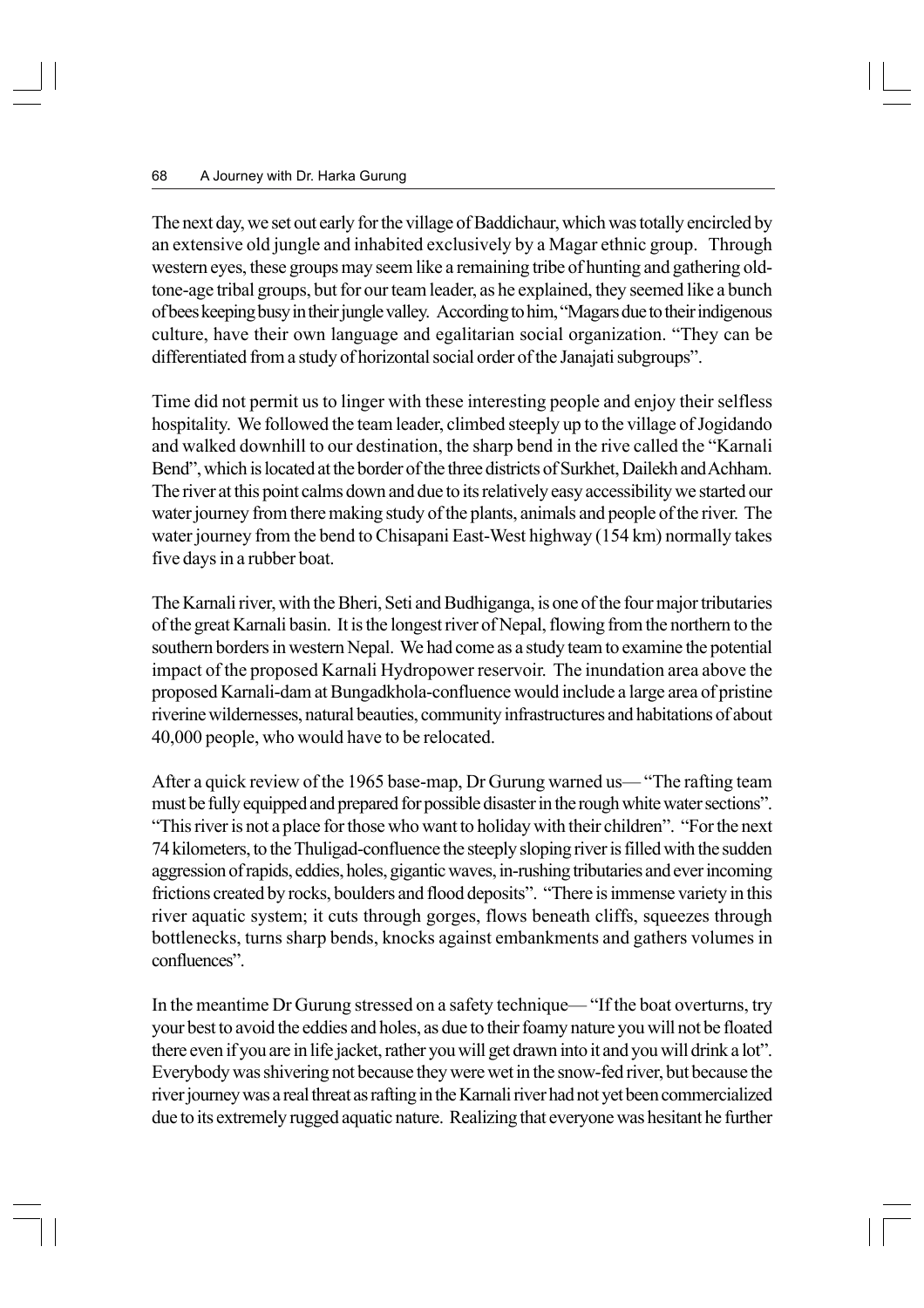says— "Of course, one must take the risk if one wants to experience virgin nature, if one wants to enter into the earth-womb and if one wants to touch an unpolluted hidden part of the world, it is never an easy journey"

The first half of the river journey provided pure incense of natural beauty and was definitely risky. The river was running quickly and our boat had to be slower than the speed of current because we wanted to have a close look at the wonders along the banks. Vines were hanging down into the river like garlands to welcome us. Continued dripping of milky limewaters over thousands of years have formed stalactites upon the overhanging cliffs and stalagmites on the rocky floors. It seemed as if all the wildernesses were looking down upon us as a colorful unearthly creature drifting with the current. We realized this when animals did not flee, but kept gazing at us as we passed close by. Dr Gurung suggested us— "Be careful when you float near the hives of bees and hornets on the cliffs just above you". "But you need not worry about the large clouds of gray winged insects that greet you". "They just come and sit all over your body and drift along with you". "If you don't like them just brush them off or take a dip if you are in a calm section of the river". "They are not harmful anymore, they are only nonpoisonous playful Mayflies that emerge from the water, make love on the surface and having finished the rituals disappear again into the water".

It seemed like we were upsetting the Kingfisher when we were staring too long at its chicks as we were passing by its nest. But the Bee-eaters were not worried because their nests were high in the cliffs beyond our reach. We were awakened every morning by echoing calls of Brain-fever bird.

Dr Gurung explains, "Catching chicks of Kaliz is a common hunting practice of Magar cattle herders of the area". "Small chicks are reared at home for future use". "When the chicks are taken, the father-bird comes to their defense and is immediately caught, while the mother-bird always flees, leaving babies and husband on the battlefield". "One can speculate from this evidence that perhaps among wild chickens the mother has less affection for its babies than the father". "However, wild chicken have different qualities; like despite borne in jungle, the domesticated Kaliz never returns to the wild. "One can understand from this idea that the poultries that are farmed now at massive scale in the urban area were originally brought from the jungle". "But this cannot be generalized everywhere and for all kinds of birds". For example as for the peacock, the case is just reverse because despite being hatched in the human settlement, it can anytime deceive the farmer, run into the wild and never return to the farm".

Footprints, shaded hairs, fecal pelts and abandoned nests were common in the sandy banks and pasture lands, indicating evidences that the area had different terrestrial, arboreal, aerial and aquatic mammals, reptiles and birds. In the area near Kallimara, Thuligad and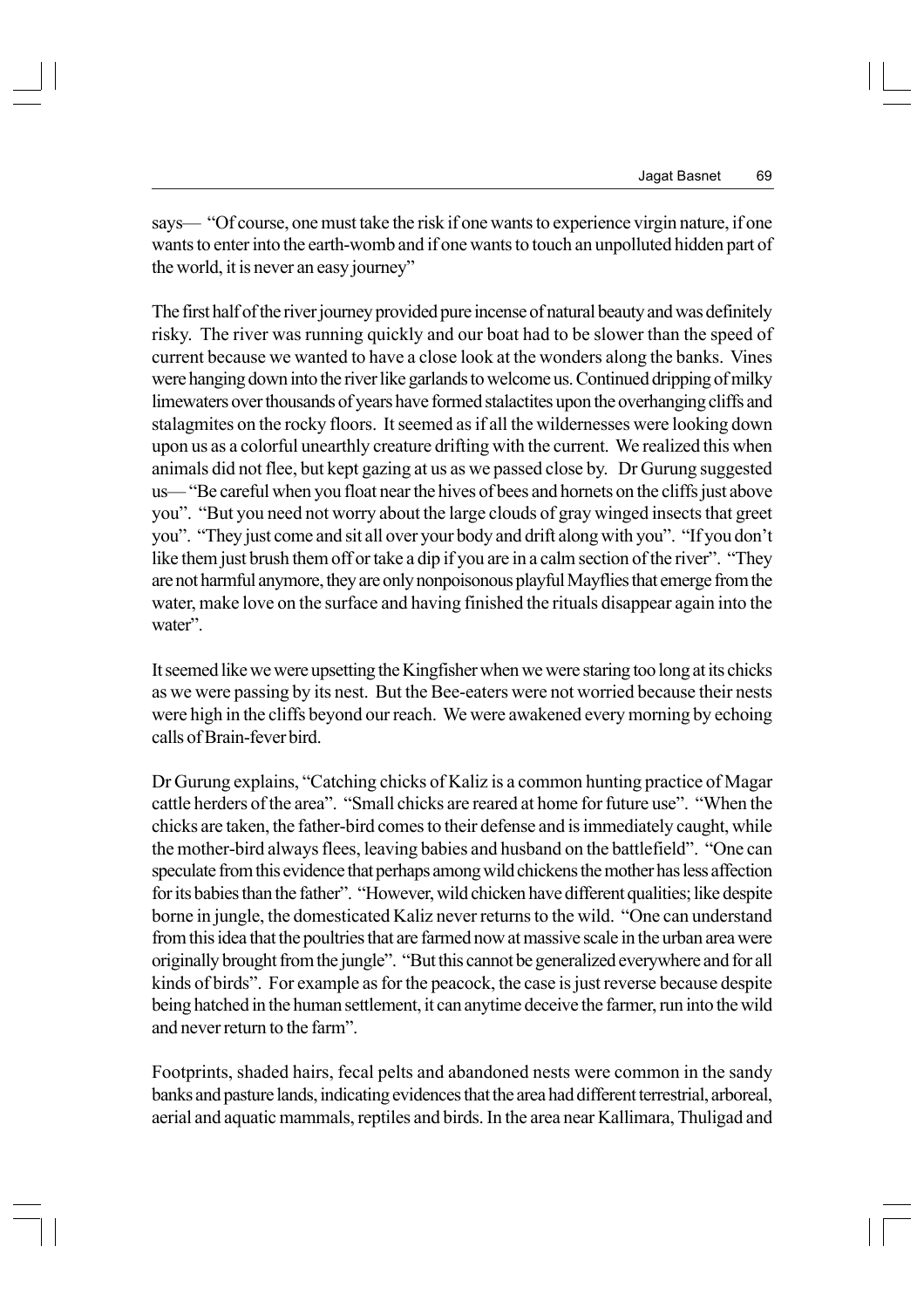Solta, there were a lot of evidences of ancient human habitations in the form of skeletal remains thousand of years old waiting to be dated by the paleontologists, who need not spend time, energy and money in excavation. Dr Gurung suggests, "Since the fossils found

in the riverside are highly weathered and badly scrambled, the theory of *Geological Law of Superposition* does not apply in their relative dating, and for the same reason they cannot be

*"Nepal has immense hydropower potential (83,000 MW) which is second only to Brazil", of this 12 percent can come from the Karnali-Chisapani project". In Nepal most hydropower project sites are located in the homeland of indigenous people like Rajis". "This conjunction owes to historical and geographic factors"*

easily differentiated". "But in the case of ancient caves, since it is nicely preserved, identification is relatively easier and therefore the deeper you go the more prehistoric artifacts and fossils you can explore"

To the local people, we appeared to be a unique species of mankind. They could not imagine that any man could travel upon the rapidly flowing river and spend nights sleeping on the riverside graveyards. We had already spent two nights in the river-beaches and this was the third one which was really frightful as we prepared to sleep right in the cremation yards. More dreadful was because of the fact that since there was a fresh body buried just 15 minutes before our arrival, we had to be prepared to face with the possible attack by unearthly creature like graveyard-evil-spirit who feeds off dead bodies during night. But there was no such belief in the mind of Dr Gurung as his tent was even closer to the burial site and he was feeling comfortable for a sound sleep.

Among many interesting people were the Rajis, who claimed to be the aboriginal riverine people of the Karnali-Bheri confluence. Their only subsistence is the ferrying and fishing.

They live in joint family houses with a single large open room, which offers very little personal privacy. The young married couples therefore spend their nights on the river beach. Before leaving their house, the husband takes fishing net and

"Impact assessments reveal that there is very little consideration of indigenous people's interests in project design and implementation. Actually mitigation initiatives should have to be focused more on the benefit of the indigenous people like Rajis who have project sites in their homelands"

his wife takes a fish basket and asks their parents for permission to spend an evening fishing. It is the Rajis' belief that even if the couples are sleeping in a riverside graveyard, they will not be bothered by any evil spirit as long as they are covered up with a fishing-net.

The Karnali project can have multi-sector benefits for the country including hydropower, flood control, irrigation and inland navigation. Despite immense benefits, such a project would change the Karnali wilderness and its people forever. More painful would be the